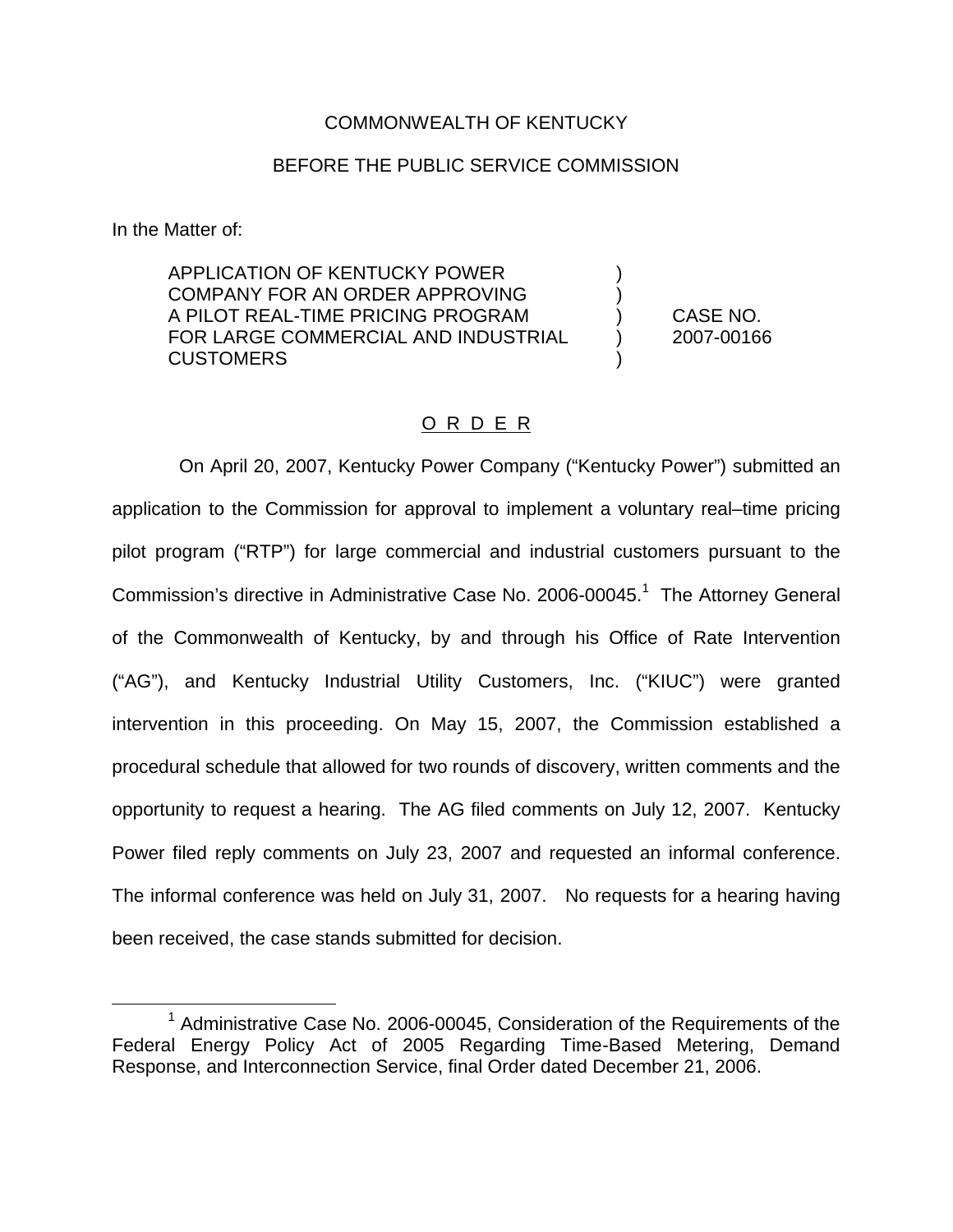In its Order in Case No. 2006-00045, the Commission stated that some large commercial and industrial customers may benefit from RTP tariffs because such customers have greater operating flexibility than smaller customers and the cost of implementing real-time pricing may be cost effective for them. The Commission acknowledged, however, that the potential of commercial and industrial RTP programs had not been adequately investigated. Therefore, we directed Big Rivers Electric Corporation, East Kentucky Power Cooperative, Inc. ("EKPC"), Kentucky Utilities Company ("KU"), and Louisville Gas and Electric Company ("LG&E") as well as Kentucky Power to develop voluntary RTP programs for their large commercial and industrial customers that would operate for an initial term of 3 years and submit them to the Commission for review on or before April 20, 2007. Each company has complied with this directive.<sup>2</sup> Duke Energy Kentucky, Inc. was exempt from this requirement because it already offers an RTP tariff to its commercial and industrial customers.

#### Summary of the Kentucky Power Pilot RTP Program

The pilot RTP program will be available to customers on Kentucky Power's Quantity Power ("QP") Tariff and its Commercial & Industrial Power Time of Day ("CIP TOD") Tariff. Both tariffs provide for on-peak and off-peak pricing. While Kentucky Power states there are 106 potential participants, it proposes to limit the pilot RTP

 $2^2$  Case No. 2007-00161, Joint Application of Louisville Gas and Electric Company and Kentucky Utilities Company for an Order Approving a Large Commercial and Industrial Real-Time Pricing Tariff, filed April 20, 2007; Case No. 2006-00164, Notice of Amendments to Existing Tariffs of Big Rivers Electric Corporation and Kenergy Corp. to Implement a Voluntary Real-Time Pricing Pilot Program for Large Commercial and Industrial Customers, filed April 20, 2007; and Case No. 2006-00165, Application of East Kentucky Power Cooperative, Inc. for an Order Approving a Pilot Real-Time Pricing Program for Large Commercial and Industrial Customers, filed April 20, 2007.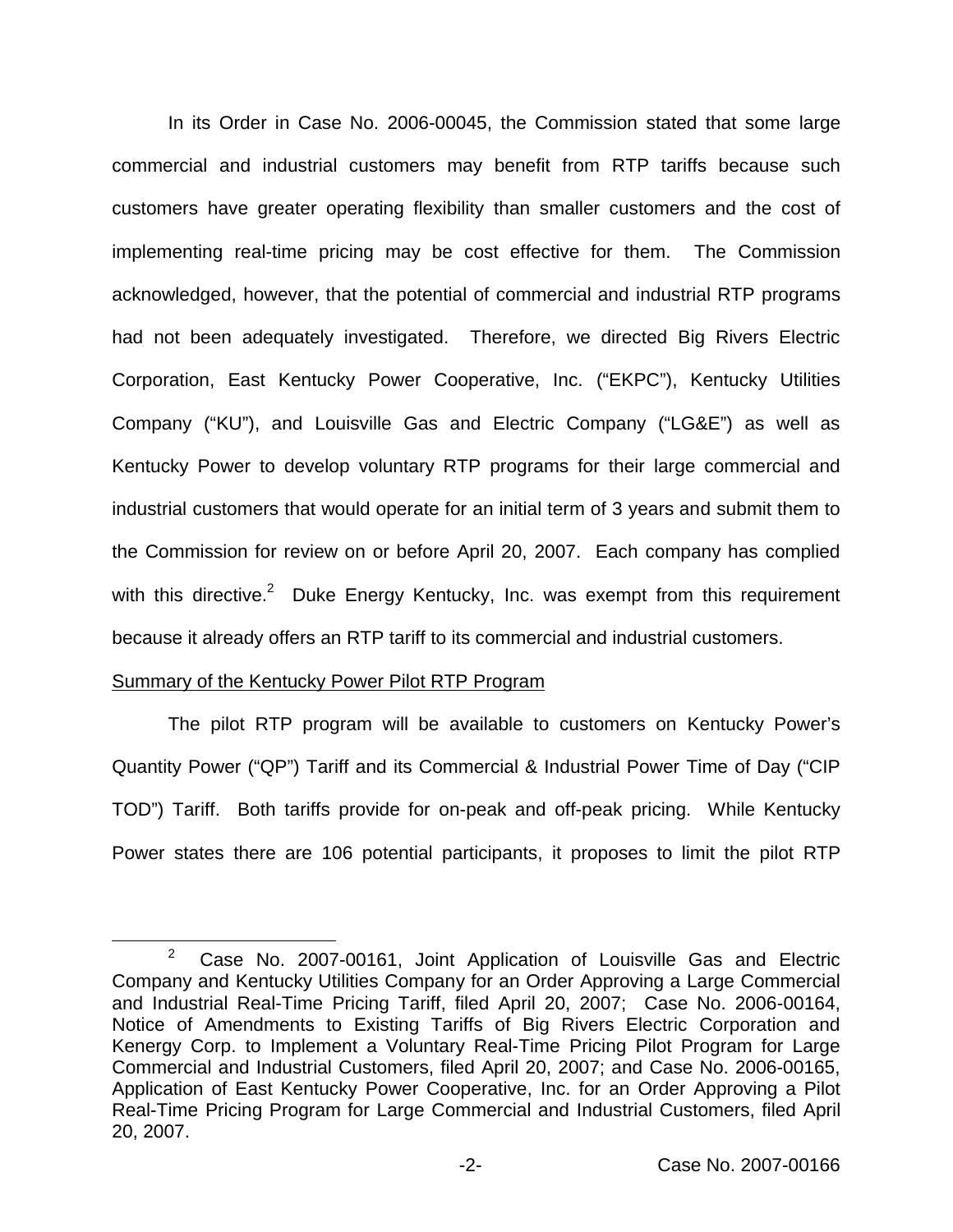program to 10 customers. It states that all eligible customers will be provided notice of the program and that the participants will be chosen on a first come basis. $3$ 

The proposed program will be a market-based, hourly RTP program in which the customers will have the opportunity to manage their electric costs by shifting load periods. Participating customers will choose the amount of load they are willing to have subject to standard tariff pricing with the remaining load for any given period subject to real-time pricing. All usage less than or equal to the designated demand level will be billed at standard tariff rates. All usage above the designated demand level will be billed at real-time rates. A customer's total bill will be the sum of the standard tariff calculation and the RTP calculation.

The real-time price will be based on the real-time prices established within the PJM Interconnection, LLC ("PJM") Regional Transmission Organization ("RTO") market which are readily available from PJM and will consist of the following charges:

Capacity Charge. The capacity portion of the bill will be based on the annual PJM Reliability Pricing Model auction price for the PJM planning year. A class average diversity factor will be applied and updated annually. A demand loss factor will be applied to determine the price at the customer's service voltage level. A reserve margin factor will be applied to reflect the fact that PJM requires reserve capacity be held for reliability purposes for each customer. The reserve margin factor will be updated annually. The capacity charge will be applied to the customer's billing demand under the appropriate tariff in excess of the designated portion of load served under the standard tariff.

 $3$  Kentucky Power's Response to Staff's First Request for Information, Item 2(d).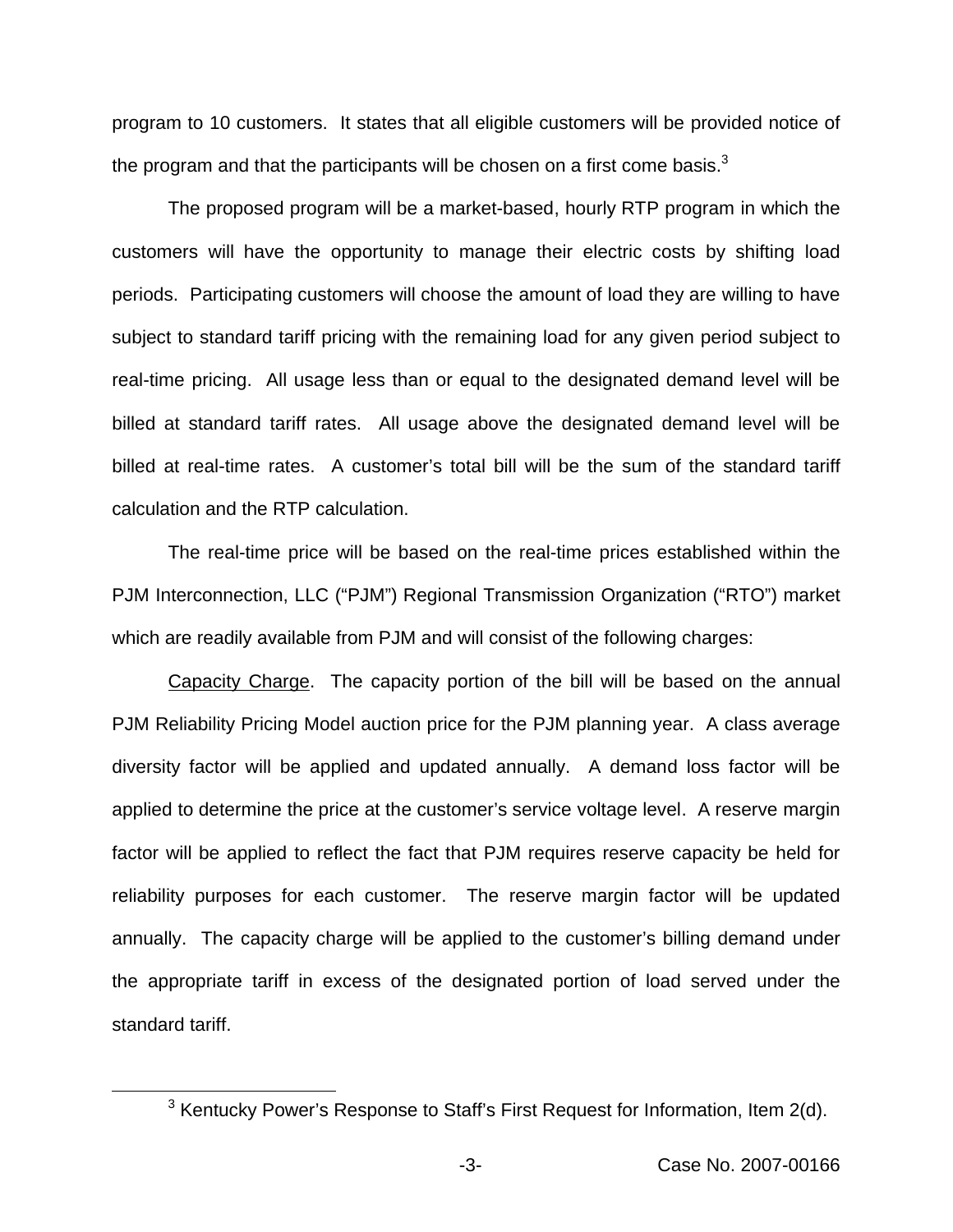Energy Charge. The rate applied to the energy portion will be based on the realtime hourly locational marginal price ("LMP") for the American Electric Power ("AEP") load zone which will include marginal losses determined by PJM. Therefore, the LMP must be adjusted to reflect only fixed losses for secondary and primary levels. The energy charge will be applied to the customer's usage in excess of the designated level for each billing period.

Transmission Charge. This rate will be based on the Network Integration Transmission Service rate for the AEP East Zone set forth in the PJM Open Access Transmission Tariff ("OATT"). The OATT will be adjusted by a class average diversity factor and a demand loss factor. The diversity factor will be updated annually. The transmission charge will be applied to the customer's highest demand in excess of the designated portion of the load served under the standard tariff. The customer's highest demand will equal the on-peak demand plus any off-peak excess demand for customers under Tariff QP or will equal the higher of the on-peak or off-peak demand under Tariff CIP-TOD.

Other Market Services Charge. This rate was developed by using all other PJM market costs allocated to Kentucky Power not captured elsewhere. These include charges for black start capability, synchronous condensing, reactive supply, regulation, spinning reserves, net congestion, operating reserves, transmission owner scheduling charges, point to point revenue credits, PJM expansion cost recovery, RTO formation cost recovery, amortization of PJM RTO integration costs, and PJM administrative charges. The other market services rate will be updated annually. This rate will be applied to all energy usage in excess of the designated portion for each billing period.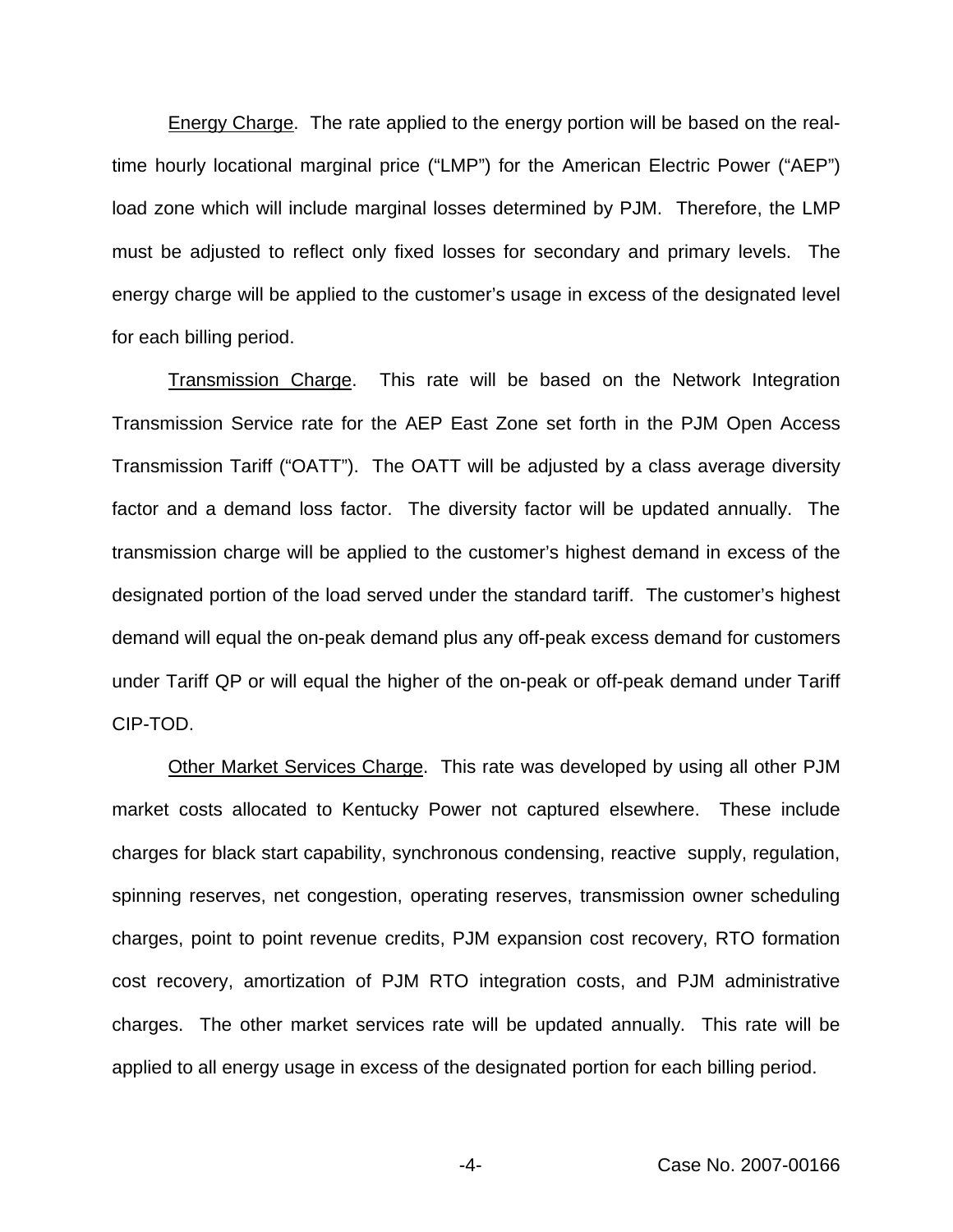Distribution Charge. This rate reflects the distribution portion of the current tariff and only applies to customers taking service at the primary and secondary voltage levels. The rate was set at the average distribution facilities cost developed in the last rate case and will remain the same until the Commission approves a rate change in Kentucky Power's next general rate proceeding. The distribution charge will be applied to the customer's monthly billing demand in excess of the designated portion.<sup>4</sup>

Kentucky Power has not developed a budget, but has stated that the cost to revise the Customer Communication System ("CCS") alone will be about \$100,000. Kentucky Power proposes to charge participants \$150 per month to recover some incremental costs and to reduce possible barriers to participation. Kentucky Power proposes to track all incremental costs associated with this program and seek recovery of all costs not recovered from the Program Charge in the next rate proceeding.

Kentucky Power proposes a 3-year trial period, but will allow participating customers to remain in the program until the Commission has evaluated the program and determined whether it should continue. No new customers will be accepted after the end of the 3-year period until the Commission has completed its evaluation. Customers must enroll by May 15, 2008 and continue service for the entire planning year. Customers that do not re-enroll are ineligible to return.

RTP portion of  $\text{bill} = \text{capacity}$  charge

- + energy charge
- + transmission charge
- + other market services charge
- + distribution charge
- + program charge

Also subject to any current or future non-generation related riders.

 $4$  The following is another way to show the method of billing: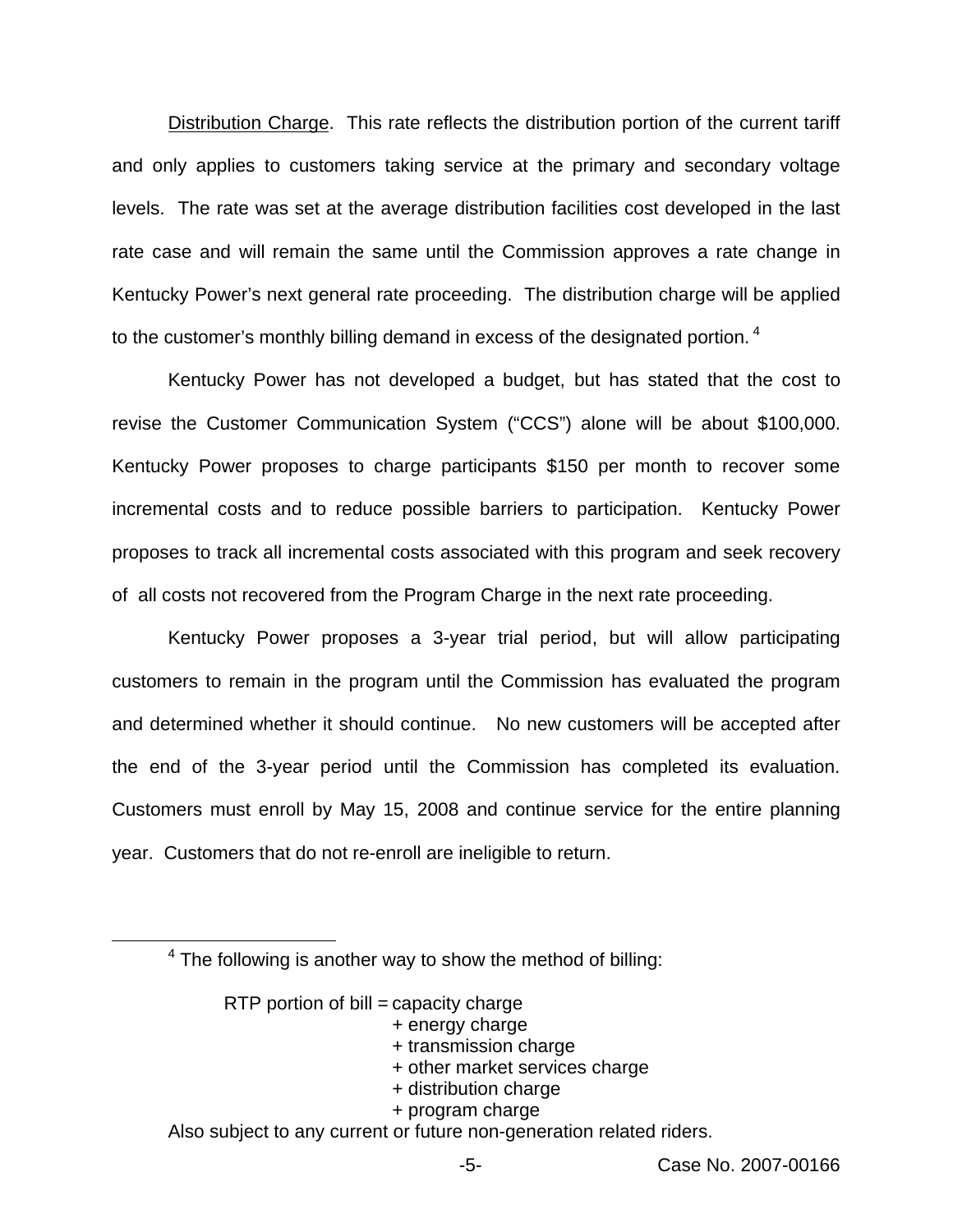Kentucky Power states it will need 4 to 6 months after Commission approval to implement the program and proposes to start no sooner than June 1, 2008 to coincide with PJM's planning years.

Kentucky Power will provide annual reports:

- 1. Showing the range and frequency of hourly integrated AEP-zone LMP for a 12-month period.
- 2. Showing the range and frequency of the customer's 15-minute usage profile.
- 3. Showing the variance of day-ahead and real-time AEP-zone LMP.
- 4. Including a spreadsheet designed to calculate estimated standard and RTP billings.
- 5. And, any other reports that may be required.

Kentucky Power proposes to submit annual reports 90 days after the end of each plan year (May) and a final report 6 months after the end of the pilot.

# **Discussion**

The AG sees no benefits to participants under Kentucky Power's program and recommends the Commission disapprove Kentucky Power's application. The AG states that he does not wish his comments and participation in this proceeding to be construed as acquiescing to the inclusion of any administrative costs in a future rate case. Kentucky Power argues that its proposal to implement this program is the result of the Commission's directive in response to the Energy Policy Act of 2005. As such, it believes that the costs are recoverable and should be assigned to the appropriate customer classifications. It acknowledges that Commission approval is required for deferral of the implementation costs and plans to seek such approval if the program is approved.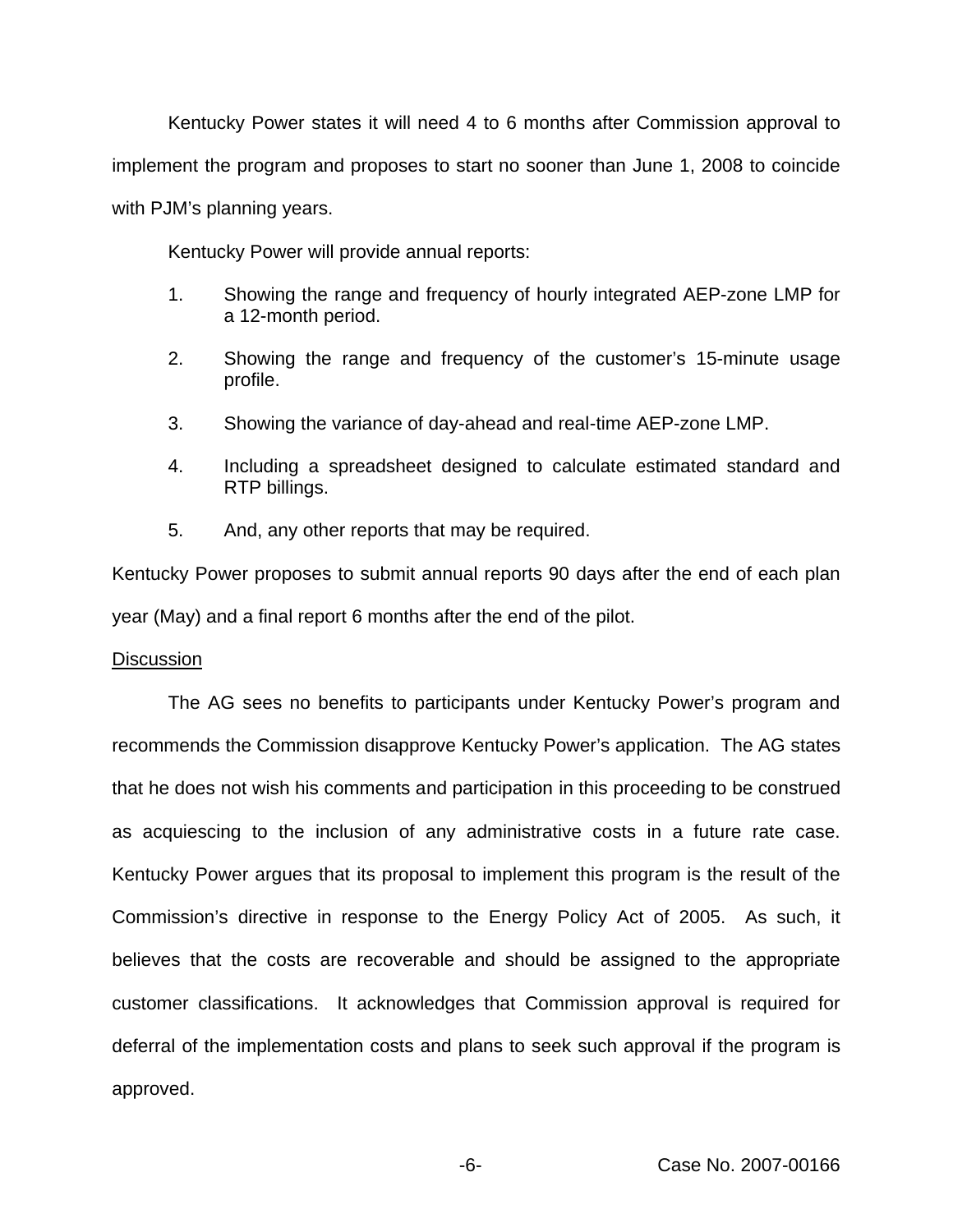The Commission agrees with Kentucky Power's assertion that it is implementing this program at the direction of the Commission and that approval for deferral is required. We find that Kentucky Power should be allowed to defer the unrecovered costs for consideration in the next general rate case. By allowing deferral, Kentucky Power will have the option of currently expensing costs or deferring them for consideration later. Kentucky Power is placed on notice, however, that the reasonableness of each deferred expense and the disposition of the deferral will be determined at the time of its next base rate case.

The AG notes his disappointment that Kentucky Power will not undertake any efforts to educate or inform participants on ways to reduce their energy consumption or shift their load as the Company expects participants in the program to be large, sophisticated users. The AG argues that communication of successful energy saving strategies provides benefits not only to participants but also can be disseminated to non-participants providing benefit to that group as well. He urges the Commission to require Kentucky Power to clearly advise participants of the opportunities of the pilot program and provide ongoing support to assist participants in their efforts to reduce and/or shift their demand so that successful techniques to reduce and/or shift demand can be disseminated among both participants and non-participants in order to maximize any benefits under the program.

In response to this concern, Kentucky Power states that it will publicize the program to all eligible customers and that customer representatives will meet and work with any interested, eligible customer to explain the program and to offer assistance in evaluating any modifications required for participation.<sup>5</sup> Kentucky Power states that

<sup>&</sup>lt;sup>5</sup> Kentucky Power's Response to Staff's First Request for Information, Item 2(d).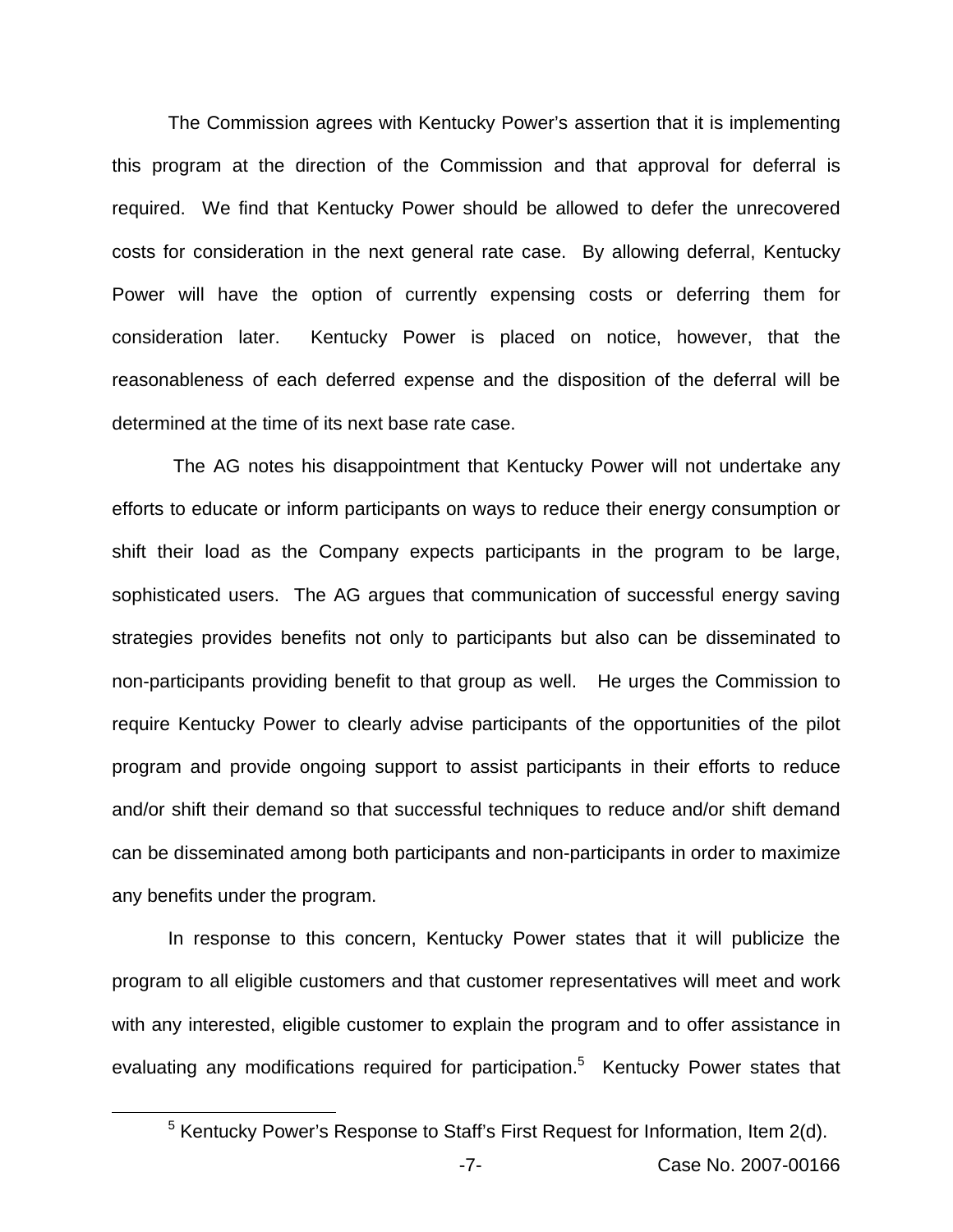detailed information will also be provided on a customer-specific basis. It expressed concern with the AG's suggestion that it share customer information with other customers, but offered to set up meetings wherein the participating customers could share energy-saving strategies.

Kentucky Power does not agree to the AG's request that it educate nonparticipants. It asserts that the broader educational program suggested by the AG is not appropriate for a pilot program and is beyond the goals set out in the Commission's directive.

The Commission finds that Kentucky Power's proposed plan for customer assistance and education is reasonable.

The AG was also troubled by the fact that Kentucky Power did not initially provide any estimates of its costs associated with the program. However, at the informal conference, Kentucky Power stated that the cost of modifying the CCS, which will represent the majority of the program costs, could be approximately \$100,000. This amount is nearly twice the \$54,000 in fees that will be recovered through the \$150 Program Charge over the 3-year period if the program enrolls the maximum number of participants.<sup>6</sup> Kentucky Power asserts, therefore, that the \$150 charge is reasonable and is set at a level that should not inhibit customers from participating in the pilot program.

Kentucky Power proposes to calculate the program costs at the end of the program and compare the recoveries received from customers to the actual incremental costs incurred to implement the program and feed back to customers any over- or

 $6$  This amount is calculated by multiplying 10 (participating customers) x 12 (months)  $x$  \$150 (monthly program cost)  $x$  3 (years).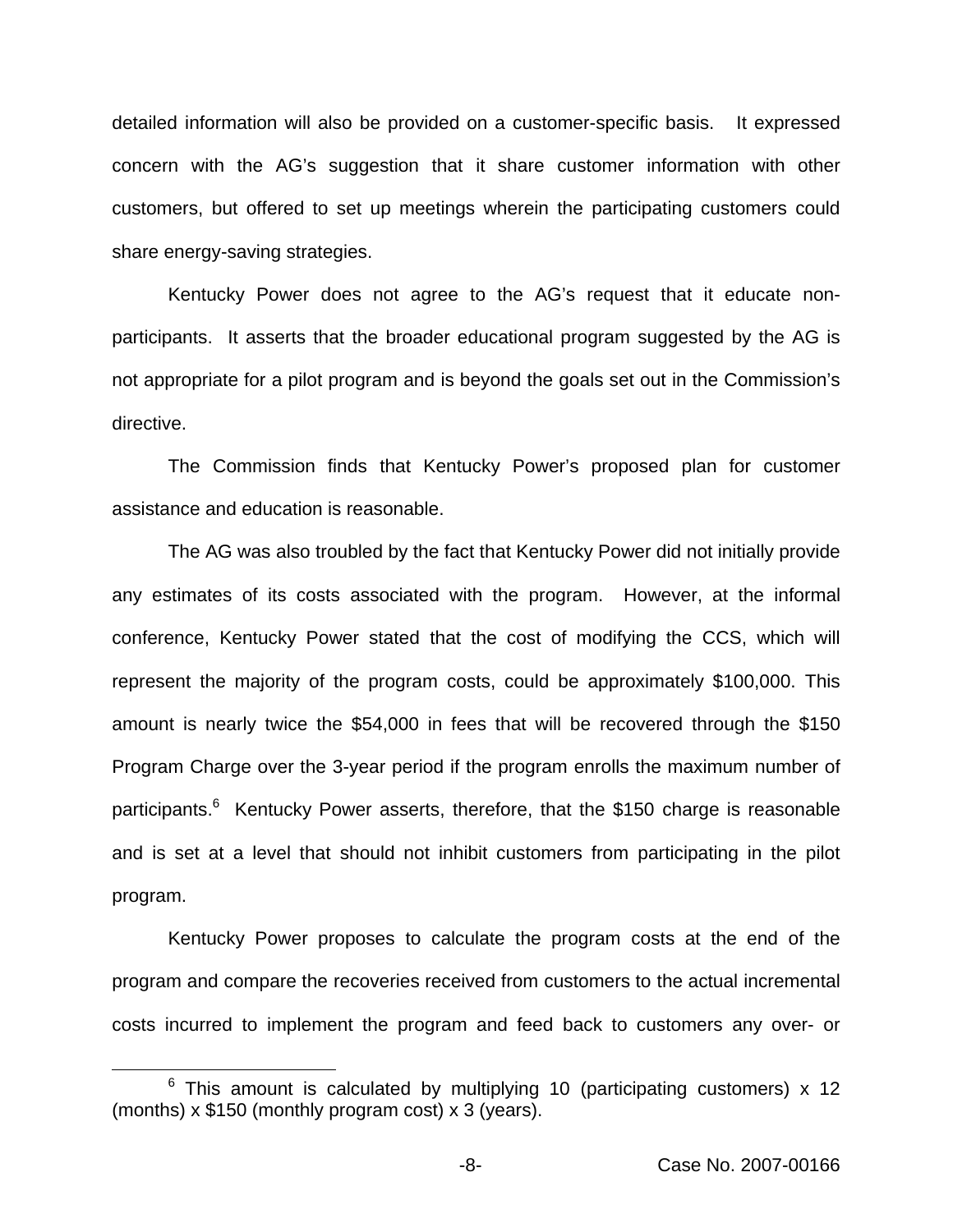under-recoveries pursuant to a future order of the Commission. Kentucky Power also offered to work with Commission Staff and the AG to develop an appropriate fee based on the actual pilot program approved.

The Commission finds that the \$150 Program Charge is acceptable; however, the Commission is concerned that the level of incremental costs not recovered by this charge at the end of the 3-year pilot will equal or exceed the total amount of funds generated by the charge. As previously stated, if Kentucky Power elects to defer the unrecovered costs, the reasonableness of each deferred expense and the disposition of the deferral will be determined at the time of its next base rate case.

The AG is also concerned that Kentucky Power may over-recover its energy costs as a result of the program. He states that since Kentucky Power buys and sells the power it generates in the PJM power market, it would be possible for it to sell the power into the PJM market that it normally would have supplied to the program participants, pass through all its costs of purchasing the power designated by participants as subject to the tariff, and realize additional revenues. If the Commission approves the program, the AG recommends Kentucky Power be required to offset the program costs with associated revenues from selling the power normally supplied to participants.

Kentucky Power states that the AG's concern regarding over-recovery by Kentucky Power is misplaced since Kentucky Power has in place a system sales tracker that flows back system sales profits to the customer. It states that in any event, it is likely to prove difficult to link any particular off-system sale to power and energy that is made subject to real-time pricing. In addition, the power purchased to serve participants would not be included in its fuel adjustment clause and the environmental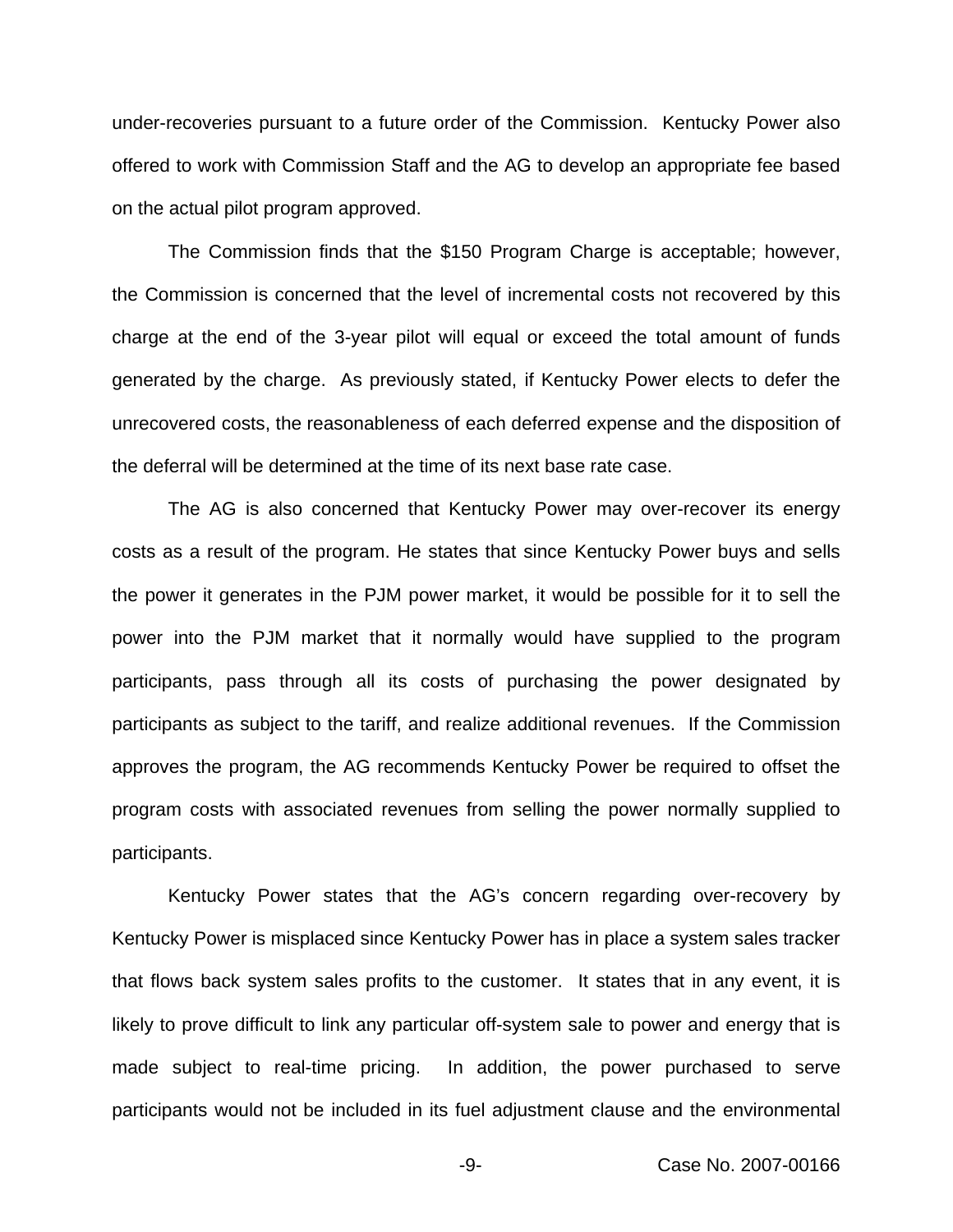surcharge and system sales charges would not be affected in a material amount by the pilot program.

The Commission finds that Kentucky Power should not experience over-recovery of costs since its system sales tracker flows system sales profits back to the customer. The AG also expresses his concern that Kentucky Power is not using the Customer Baseline Load Approach ("CBL") in its program. The AG notes that the approach utilized is revenue neutral to Kentucky Power since all embedded costs associated with the power provided are passed through to participants; however, it is not designed to be cost neutral to participants. According to the AG, financial rewards for the efforts of participants to reduce their energy usage are significantly muted or nonexistent under the program regardless of participants' ability to lower overall usage. He believes that negotiations with participants to develop an appropriate CBL are important components to ensure the success of any proposed program and is confused by the Company's position in this regard. The AG points out that Kentucky Power admits that PJM power costs are significantly higher than the standard tariff over 90 percent of the time and, therefore, participants could see substantial cost increases from this program while cost decreases would be much more difficult to achieve. The AG argues that it appears the power usage of typical large industrial and commercial participants would not fit that profile (high demand spikes; i.e., high demand with little associated usage) of customers Kentucky Power says might benefit from the program.

This profile, according to Kentucky Power, may benefit participants since the demand charge is much lower under the proposed tariff even though the energy charges are significantly higher and that more savings could result if a customer lowers its overall demand. For high load factor customers, it may not be beneficial to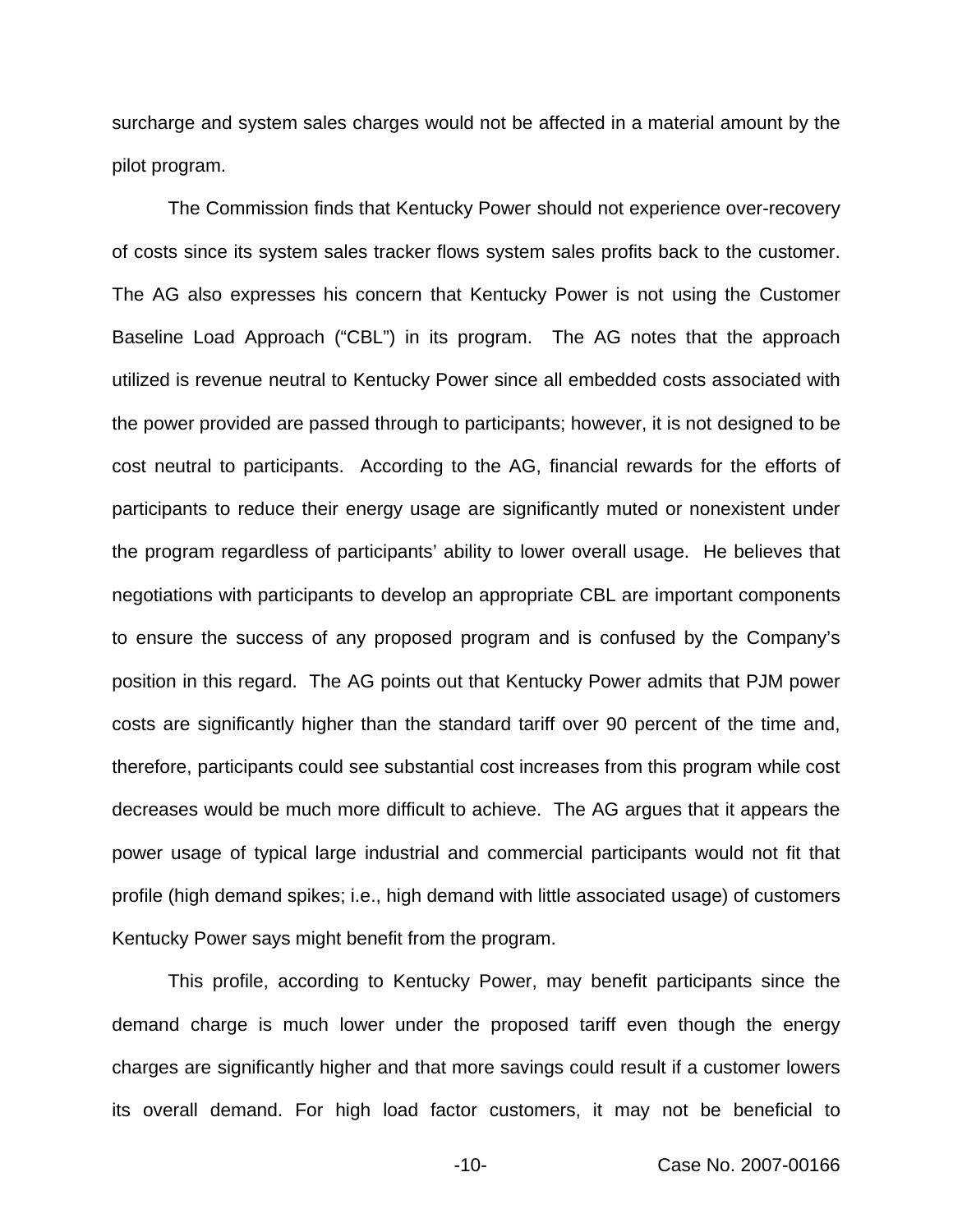participate. They are using power evenly throughout the time period and thus are less likely to be able to shift their usage pattern to put more usage off-peak. Lower load factor customers, on the other hand, may benefit if they can modify their usage pattern to reduce their peak load or move load to off-peak time periods which is the intent of the program. They also would generally have more of an opportunity to change their usage patterns. A participant's ability to react to real-time prices and obtain benefits from the pilot program is enhanced by the fact that unlike other utilities subject to the Commission's Order, Kentucky Power, through its parent AEP, is a member of PJM. As a result, the derivation of real-time prices charged to customers is transparent.

Kentucky Power responds to the AG's concern regarding its decision not to use a CBL approach by acknowledging that the Commission did not direct the companies to implement a particular type of program. Kentucky Power argues that by allowing flexibility in designing programs, the Commission freed the companies to use their company-specific experience to develop programs that provide their customers with appropriate pricing signals while avoiding the allocation of additional costs to other customers. In addition, Kentucky Power argues the deployment of both CBL programs and Kentucky Power's model will provide the Commission with additional information it otherwise would lack.

The Commission finds Kentucky Power's decision not to use a CBL mechanism in its program acceptable. Although other utilities have proposed using a CBL mechanism, they have designed different RTP mechanisms and are using the CBL for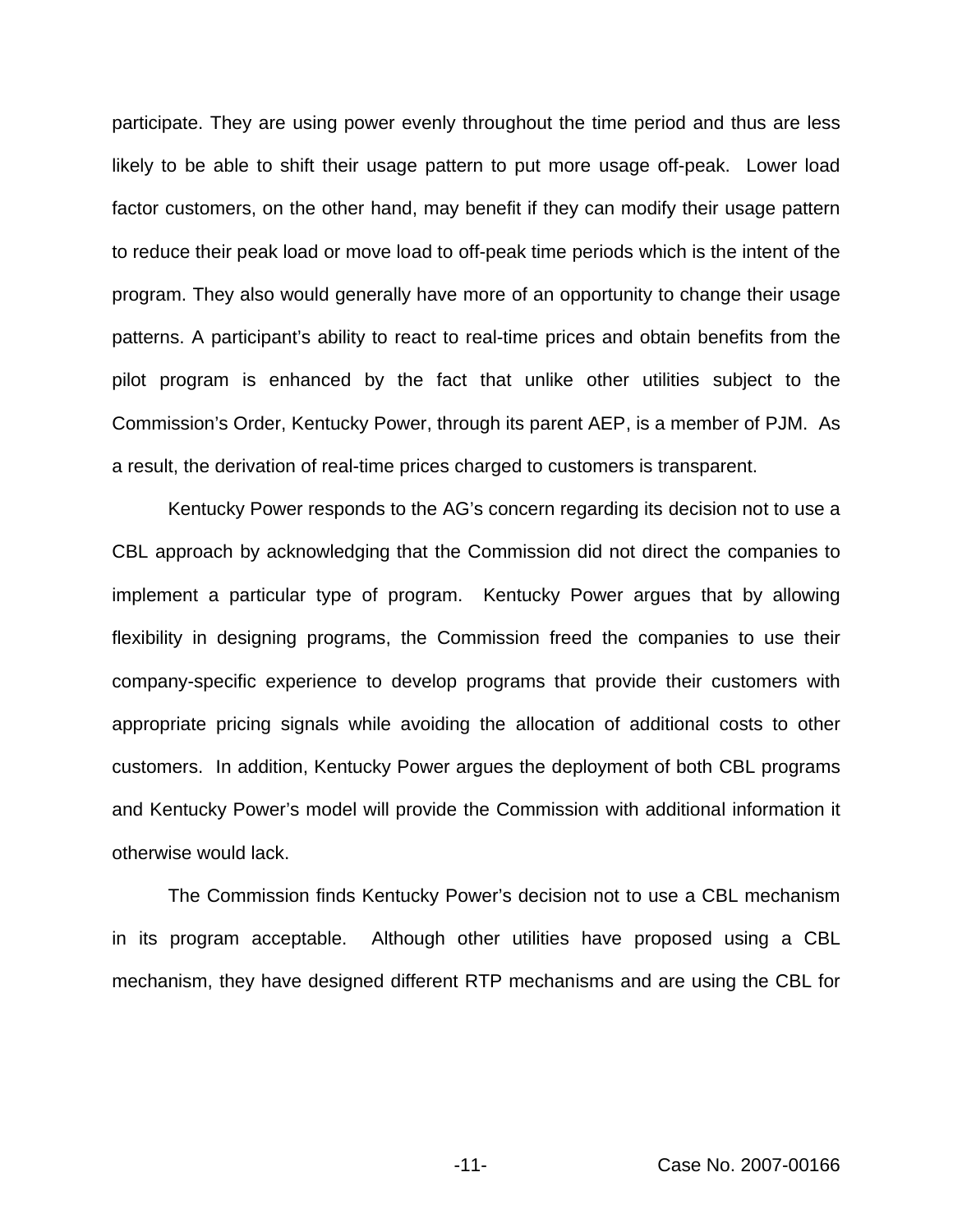different reasons.<sup>7</sup> The Commission did not require the utilities to develop specific programs or include specific parameters. We find that Kentucky Power's model will provide additional information that may not be available if Kentucky Power was required to utilize a CBL.

In other comments, the AG expressed concern about the likelihood that Kentucky Power would have any large commercial and industrial customers that would have a load profile ("high demand spikes with little energy usage") that could benefit from Kentucky Power's program. The Commission also shares this concern; however, Kentucky Power believes that it has customers with that profile.

Finally, the AG sets forth 10 items he believes Kentucky Power should track and include in the annual reports it proposed to file with the Commission. The AG states that the annual reports should contain, at a minimum, the following information:

- (1) The current number of program participants.
- (2) The type of industry or primary business activity of each participant.
- (3) The number of participants that have withdrawn from the program and the reason for such withdrawal.
- (4) and (5) The average, minimum and maximum monthly electrical usage and cost for program participants during each 12-month reporting period and the 12-month period immediately preceding enrollment into the program.
- (6) All comments and suggestions solicited from program participants.
- (7) An evaluation of the program's effect on Kentucky Power's peak and/or base demand as compared to its historical data for the 12 month period immediately preceding implementation of the program.

 $7$  LG&E and KU are using a CBL that is adjusted monthly to reflect actual consumption in order to be bill neutral. EKPC's CBL is based on historic usage but subject to change if a participant makes certain modifications. EKPC states that it is using a CBL to recover its embedded costs.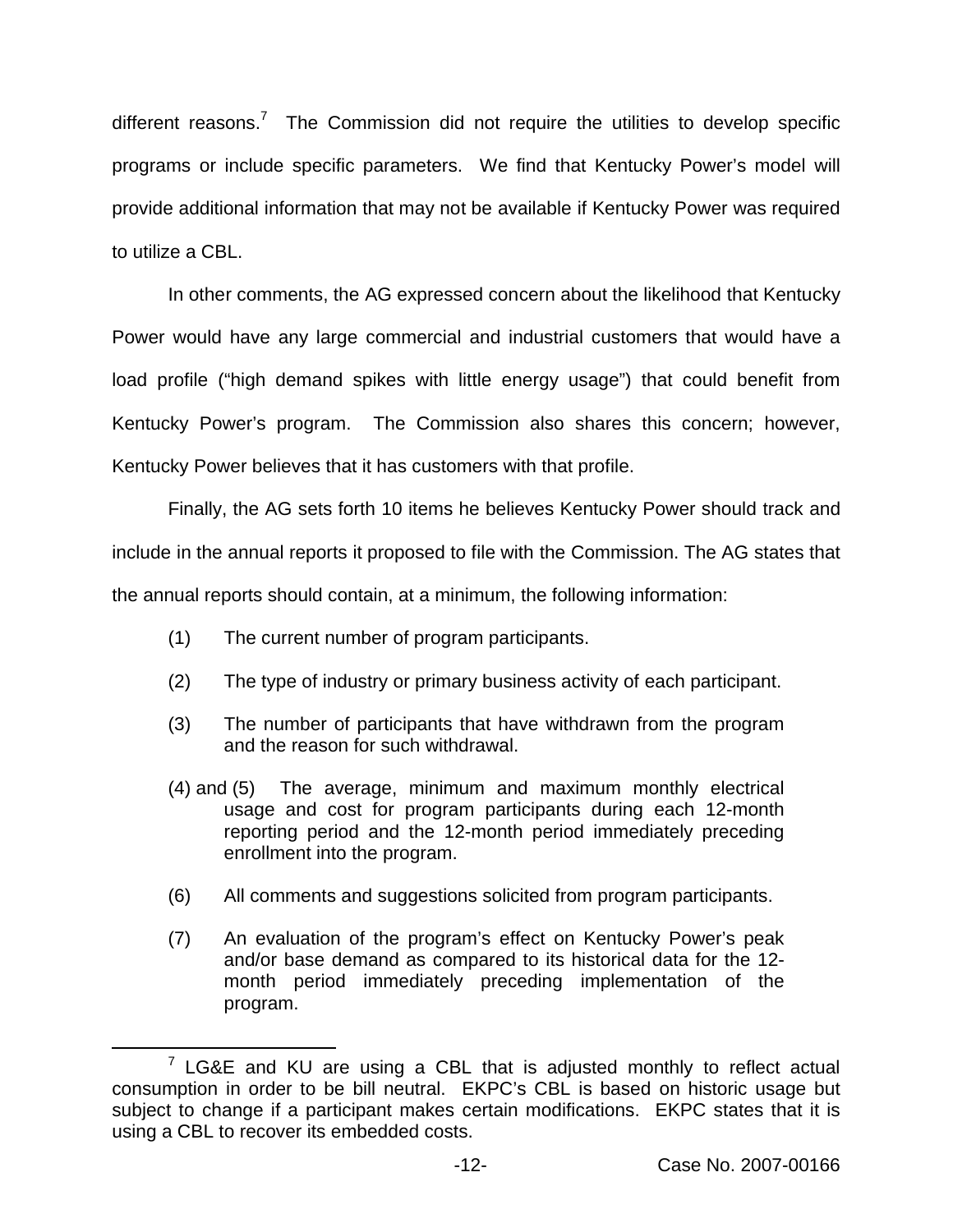- (8) A statement by Kentucky Power of whether the program is achieving the stated objectives and an evaluation of the comments and suggestions of the program participants.
- (9) The program costs to the date of the report, along with the details of any deviations from the program budget contained in the application submitted herein; and
- (10) A cumulative comparison of the information furnished in Items 4 and 5 above to allow year-to-year comparison of program results.

The AG further suggests that such reports be distributed to all parties to this proceeding and that the reports be made a part of the record in this matter.

With two caveats, Kentucky Power has no objection to the AG's request that additional information concerning the program results be made part of the record and distributed to all parties. First, Kentucky Power asserts that the obligation to provide the identified additional information should be limited to information known to Kentucky Power. Second, Kentucky Power should be permitted to provide any usage information on an aggregated basis. If there is only one participant, Kentucky Power anticipates seeking confidential treatment for any single customer-specific usage information.

Having reviewed the record and being otherwise sufficiently advised, the Commission finds, as more fully discussed hereinabove, that Kentucky Power's proposed pilot RTP should be approved with the additional reporting requirements recommended by the AG. Since the program is significantly different from other proposed programs, it should provide the Commission with information that may not otherwise be available.

Kentucky Power has stated that it will not begin the program prior to June 1, 2008 to correspond with PJM planning year. A final report should be filed as proposed, 6 months after the end of the initial 3-year pilot period.